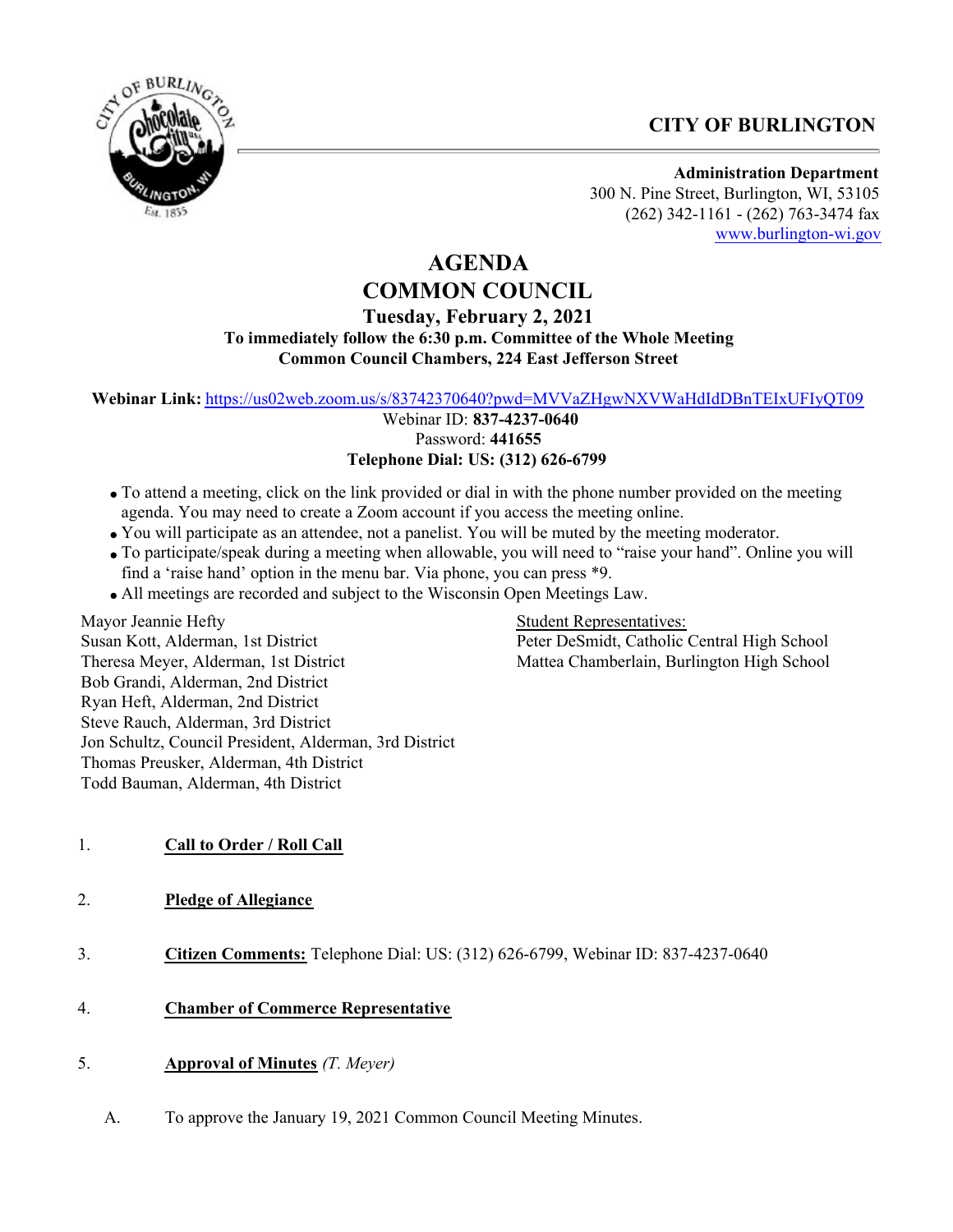#### 6. **Letters and Communications** - None

### 7. **Reports by Aldermanic Representatives and Department Heads**

## 8. **Reports** *(B. Grandi)*

A. To approve Reports 1 - 7 as submitted.

#### 9. **Payment of Prepaids and Vouchers** *(R. Heft)*

A. To approve the Prepaids and Vouchers list for bills accrued through February 2, 2021:

| $\ $ Total Prepaid:  | \$4,278,471.87 |  |
|----------------------|----------------|--|
| Total Vouchers:      | 126, 197. 75   |  |
| <b>Wire Transfer</b> | 29,680.50      |  |
| <b>Scrand Total:</b> | 4,434,350.12   |  |

#### 10. **Licenses** *(S. Rauch)*

A. To approve a "Class A" Retail Liquor License to Nadeem Mohammed for 20 02 TB Ventures, Inc. dba Burlington BP, located at 500 East State Street, Burlington, WI.

#### 11. **PUBLIC HEARINGS:** None

#### 12. **RESOLUTIONS:**

- A. **Resolution 5053(49)** To approve a Payment in Lieu of Taxes (PILOT) Agreement between The Franciscan Friars Assumption BVM Province, Inc. and the City of Burlington. *(J. Schultz)*
- B. **Resolution 5054(50)** To approve Task Order 115 with Kapur & Associates for Construction Management for the 2021 Road Improvement Program. *(T. Preusker)*
- 13. **ORDINANCES:** None
- 14. **MOTIONS:** None

#### 15. **ADJOURN INTO CLOSED SESSION** *(T. Bauman)*

*Wis. Stats 19.85(1)(e)* Deliberating or negotiating the purchasing of public properties, the investing of public funds, or conducting other specified public business, whenever competitive or bargaining reasons require a closed session.

Discussion regarding the long term development of the Hughes Property located at 892 McHenry Street including the possible purchase of said property.

## 16. **RECONVENE INTO OPEN SESSION** *(S. Kott)*